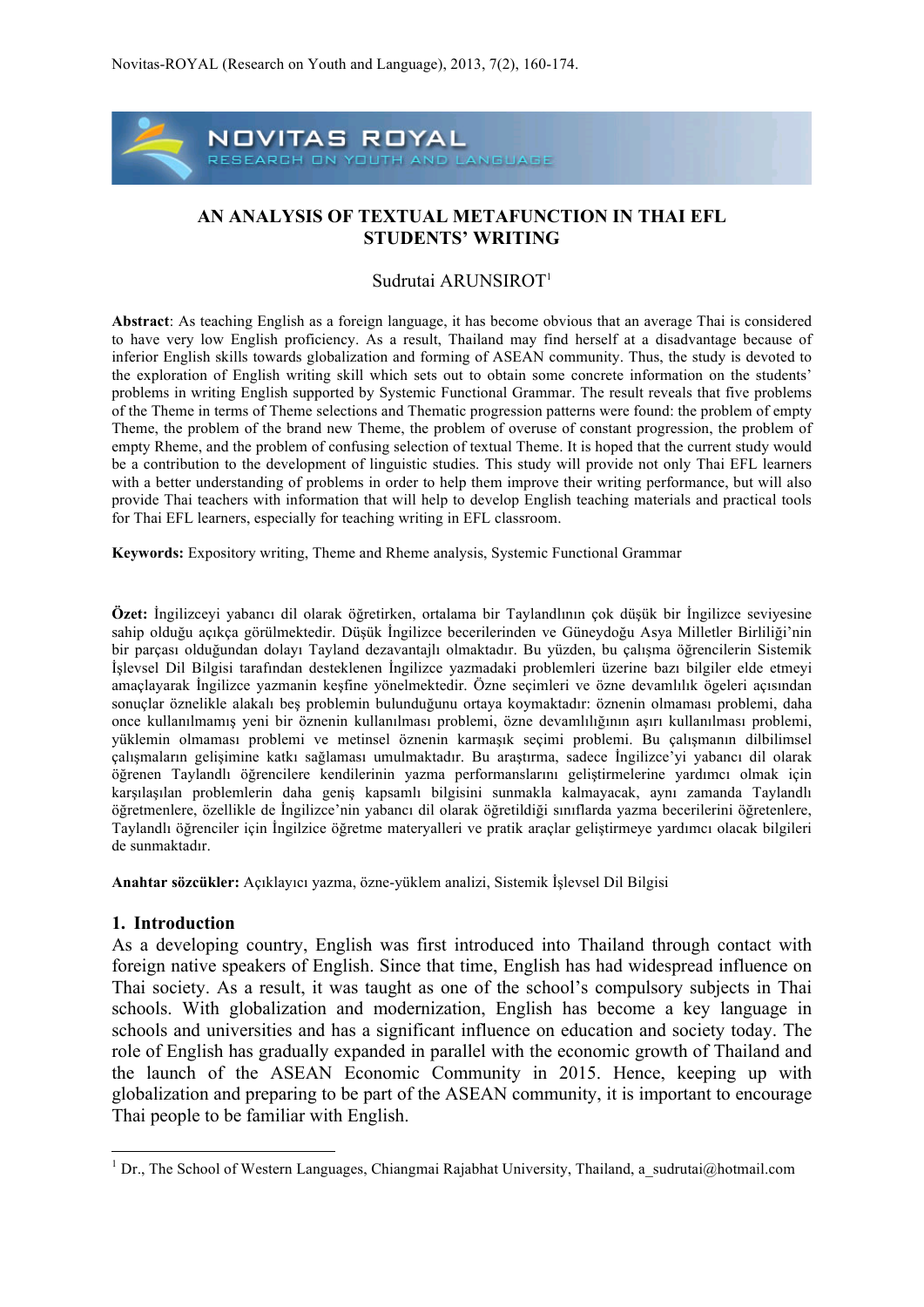In Thailand where Thai students are identified as English foreign language (hereafter EFL) learners, the most serious problem in English language learning is writing skills (Pawapatcharaudom, 2007). Previous studies on the written work of Thai EFL learners both at university level and at lower levels such as Lukanavanich (1988), Abdulsata (1999), Boon-Long (1998), Srinon (1999), Lush (2002) have shown that their writing is full of errors. Therefore, Thai students need to be exposed to a deeper awareness of what types of errors frequently occur and why they make those errors. Regarding the subject of teaching English as a foreign language, many studies have been done to ascertain errors which occur below the clause level, however there has been little previous work focusing on errors at the discourse level. Consequently, I was motivated to undertake a study of Thai EFL learners' writing at the level beyond the clause to investigate Thai EFL learners' writing difficulties.

To examine Thai EFL learners' writing difficulties, the analytical framework of Theme-Rheme of Systemic Functional Linguistics was used as a tool to characterize writing in terms of coherence. As Halliday (1985) stated, 'the textual function of the clause is that of constructing a message' and the Theme/Rheme structure is the 'basic form of the organization of the clause as message.'

The present study should be a contribution to the development of linguistic studies. This will provide not only Thai EFL learners with a better understanding of problems in order to help them improve their writing performance, but will also provide Thai teachers with information that will help to develop English teaching materials and practical tools for Thai EFL learners, especially for teaching writing in EFL classroom.

## **2. Research Methodology**

This study uses documentation methods. 114 student compositions written by 57 second-year undergraduate students majoring in English were obtained as the raw data. These students were enrolled in the writing course named ENG 2213: Writing 2 in Academic Year 2012 at Chiang Mai Rajabhat University. Within this course, they were assigned to write their opinions in one paragraph entitled '*the best book I have ever read*' and '*the impact from the factories*' for developing writing skills.

Since this study aimed to investigate the students' problems in writing English, two aspects of Theme in the textual metafunction will be examined: Thematic selections and Thematic progression patterns. These components are further explored to investigate Theme types and Thematic progression manifested in students' writings. This analysis of the choice of Theme and Rheme allows us to reveal the writing difficulties with topic development and text flow that Thai EFL learners experience. Thus, the errors which occur below the clause level will not be involved in this analysis.

All these texts were, firstly, analyzed by using the Theme-Rheme framework to examine the Thematic structures and the Thematic progressions. The procedure applied in textual analysis was identifying the clause boundaries and number of clause simplexes and clause complexes by using boundary marker. By segmenting clauses, the 114 texts include 409 clause complexes and 1515 clause simplexes.

Secondly, analyzing the Thematic structures was adopted from Halliday (1985). There are three kinds of Themes: ideational, textual or interpersonal. The ideational Themes are further categorized as unmarked and marked. Unmarked Themes are grammatical sentence subjects in declarative clauses, and can be realized as simple and complex nominal groups. The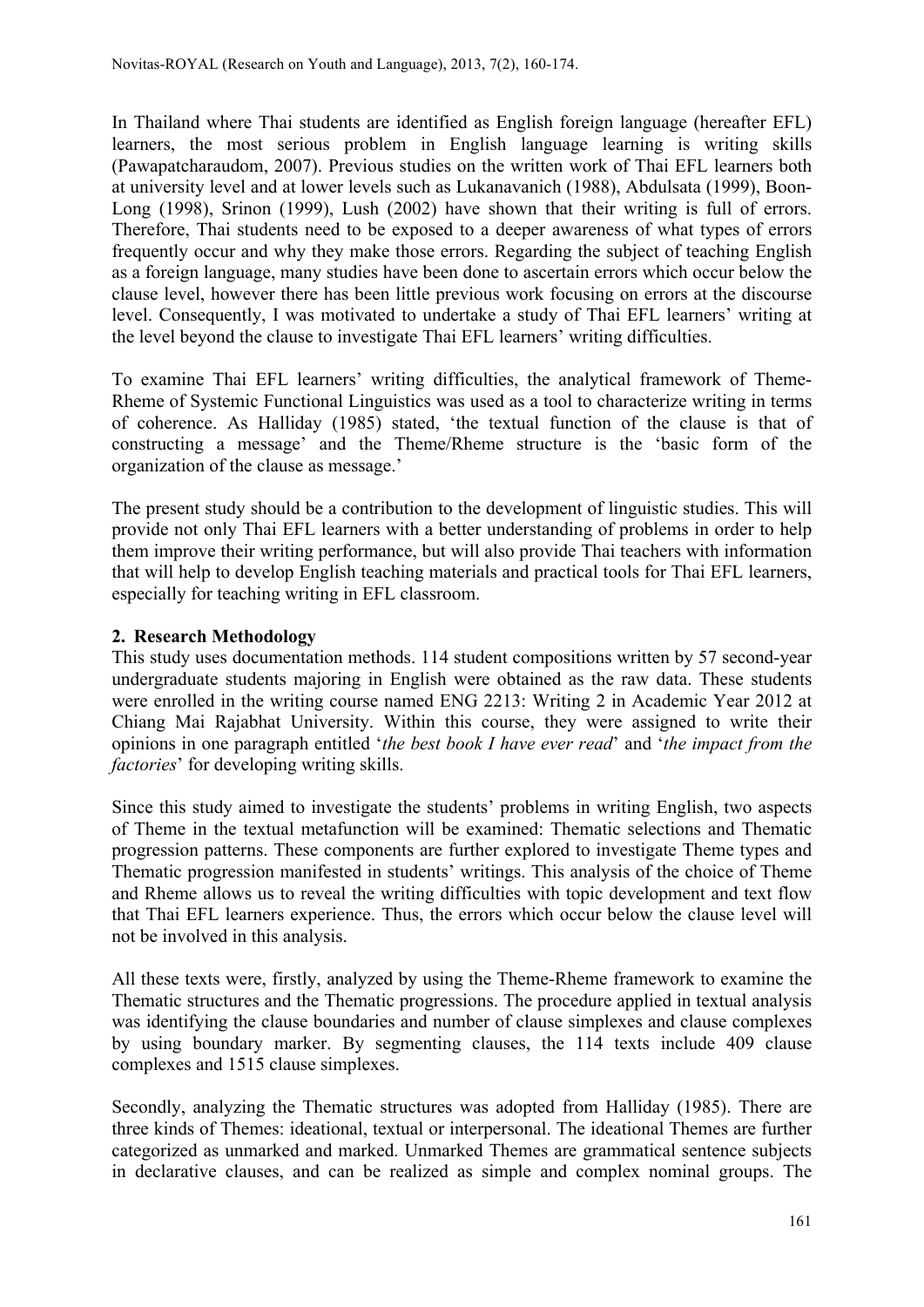marked Themes are further subcategorized into three types: circumstantial adjunct, subordinating clause and attributive clause. After all occurrences of Theme types were scrutinized, percentages were calculated by dividing each Theme type by the total number of sentences.

Thirdly, analyzing the Thematic progression of student texts was based on the Paltridge's classification of Thematic progression. According to Paltridge (2000), Thematic progression is the way in which the Theme of the clause may pick up or repeat a meaning from a preceding Theme or Rheme. In other words, Thematic progression helps give cohesion and thus coherence to a text, guiding the reader through the text in a logical and rational course. There are three kinds of Thematic development pattern: Theme reiteration/ constant Theme pattern, a zig-zag/ linear Theme pattern and a multiple Theme/ split Rheme pattern. In a Theme reiteration or constant Theme pattern, a Theme is picked up and repeated at the beginning of each clause as illustrated in Figure 1.

Figure 1

*Thematic progression: Theme reiteration or constant Theme pattern (Martin & Rothery, 1986 as cited in Paltridge, 2000: 140)*



In a zig-zag or linear Theme pattern, the subject matter in the Rheme of the previous clause is taken up in the Theme of a following clause as illustrated in Figure 2.

### Figure 2

*Thematic progression: A zig-zag or linear Theme pattern (Clegg & Wheeler, 1991: 83 as cited in Paltridge, 2000: 140)*



In a multiple Theme or split Rheme progression, a Rheme may include a number of different pieces of information, each of which may be taken up as the Theme in a number of subsequent clauses as illustrated in Figure 3.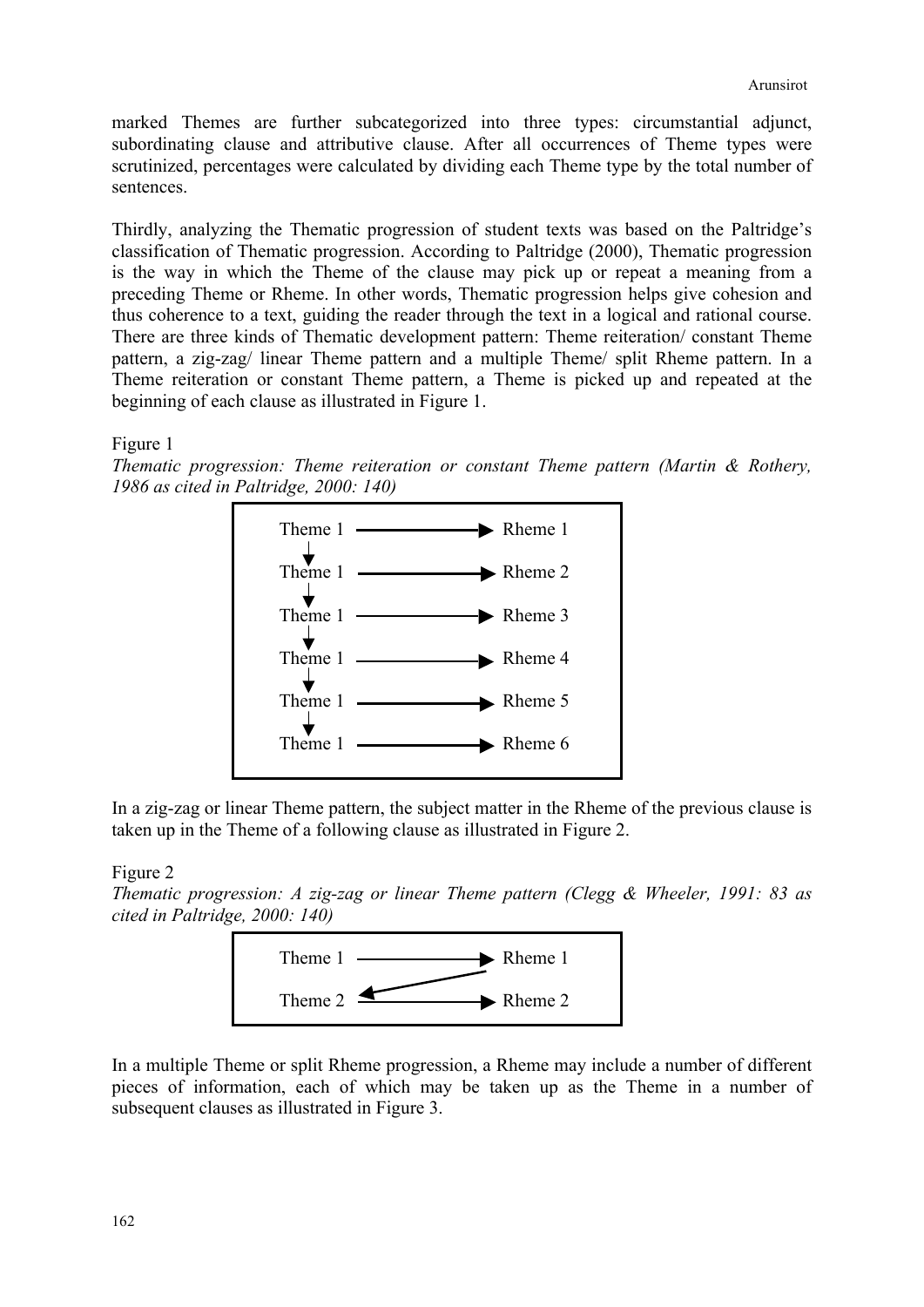Figure 3 *Thematic progression: A multiple Theme/ split Rheme pattern (based on Nesbitt et al., 1990: 21)*



Then, the kinds of Thematic progression used will be analyzed and presented in terms of the quantitative and qualitative results.

# **3. Results and Findings**

# **3. 1. Theme and Rheme**

Table 1

According to Halliday, textual metafunction is realized through Thematic structure, information structure and cohesion. Thematic structure includes Theme and Thematic progression patterns, information structure includes given and new units of information and cohesion includes reference, conjunction, ellipsis and lexical cohesion. This study will focus exclusively on the Thematic structure to examine the problems resulting from the misuse of Theme and its effect on Thematic Progression in paragraph writing.

# **3. 2. Theme and Rheme boundary**

According to Patpong (2002), Theme and Rheme boundary is a sequential ordering and range of possible groups or phrases that use for setting Theme and Rheme structure. In the present study, the sequential orders and possible Themes found in the data are shown in Table 1.

| <b>Textual</b>          | <b>Interpersonal</b> | <b>Topical/Ideational</b> | <b>Rheme</b> |
|-------------------------|----------------------|---------------------------|--------------|
| (optional)              | (optional)           | (obligatory)              |              |
| conjunction group:      | mood adjunct:        | non-ellipsed: the best    |              |
| and, if, when, because, | I think              | thing I have ever read,   |              |
| first, second, finally, | Most importantly     | I, Power of life, the     |              |
| then, as, so, in        | In my opinion        | book                      |              |
| addition, moreover,     | Most of all          |                           |              |
| weather, for example,   |                      |                           |              |
| most importantly, in    |                      | ellipsed:                 |              |

*The sequential order and possible Themes found in the data*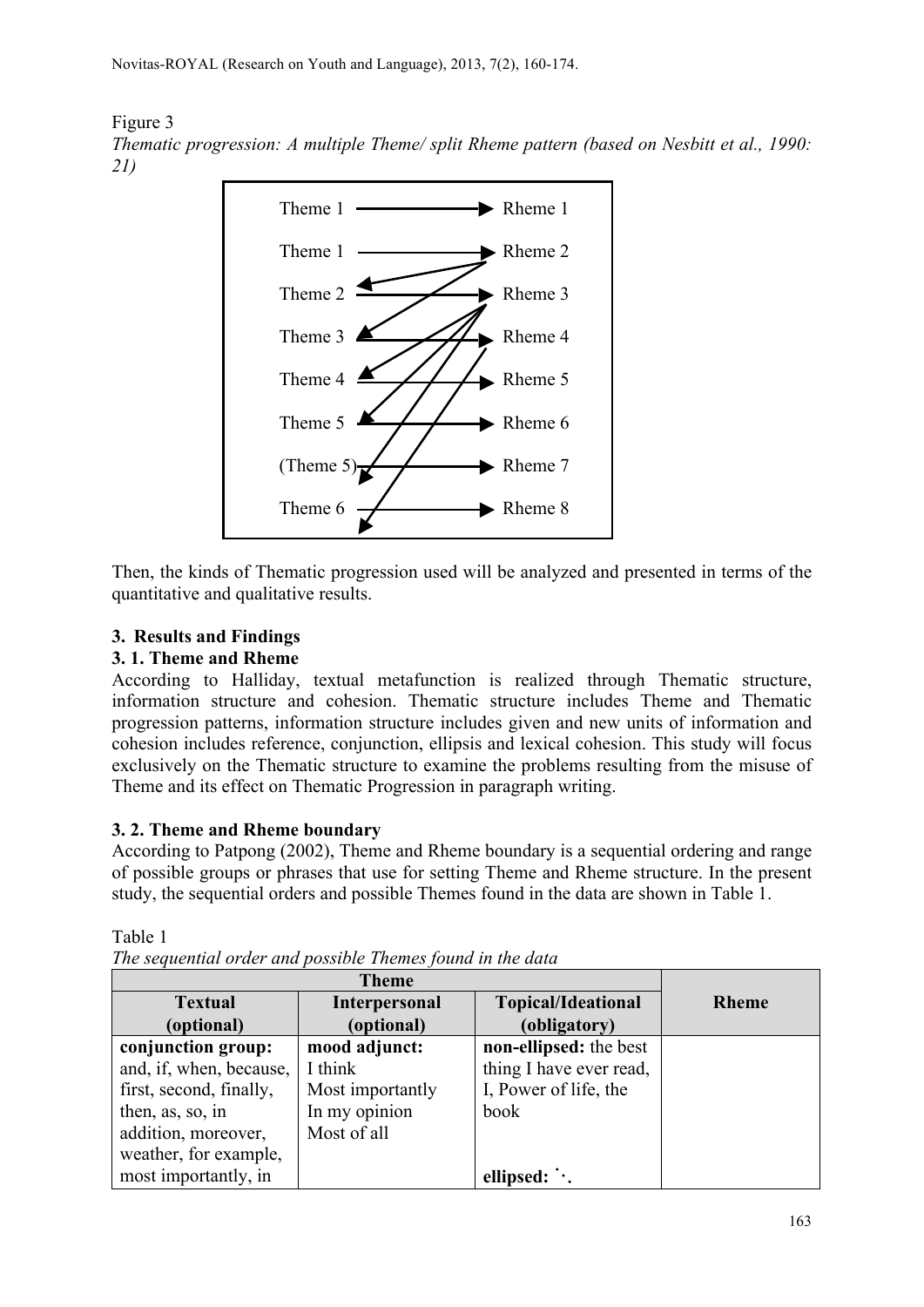| particularly, since                                 |                                                     |  |
|-----------------------------------------------------|-----------------------------------------------------|--|
| relative nominal<br>group: which, who,<br>that, why | relative nominal<br>group: which, who,<br>that, why |  |

From Table 1, the Theme can be identified in terms of three metafunctions: ideational, interpersonal and textual. It consists of the textual element which is optional followed by the interpersonal element which is optional and followed by a topical/ideational element which is obligatory. According to the frequency analysis, the topical/ideational elements occurred at the most frequent rates followed by textual elements and interpersonal elements. Regarding three different types of constituents, the Theme typically introduces some information which can either be in the form of a representation (Ideational), an opinion of the writer (Interpersonal) or the actual organization of the text by linking (textual).

In clause complexes, the previous clause and the following clause are linked together by a textual Theme, for example the conjunction group as 'and', 'but', 'then', 'so' and the relative nominal group 'which', 'who', 'that', 'why'. Moreover, the relative nominal group performs a function not only as textual element, but also topical element.

# **3. 3. Theme and Rheme Structure**

Based on the data, the Theme can be further broken down into sub-components: textual Theme, interpersonal Theme and topical/ideational Theme.

## **3. 3. 1. Textual Theme**

Based on an analysis of Thematic structure, a continuative adjunct and conjunctive adjunct are found in these data as well as the relative elements.

## **3. 3. 1. 1. Conjunctive Adjunct as Theme**

The account of the types of conjunctive relations will be based on Martin  $\&$  Rose's (2003) classification. They set further divided conjunctions into two categories for their roles: external and internal conjunctions. According to Martin & Rose (2003), external conjunctions are used to link objective events. Table 2 is a summary of the external conjunctions in terms of their roles of constructing logical relations found in the data.

|             | <b>Logical relation</b> | <b>Examples</b>                                      |  |
|-------------|-------------------------|------------------------------------------------------|--|
| Addition    | Additive                | and, bothand                                         |  |
|             | Alternative             | <b>Or</b>                                            |  |
| Comparison  | Like<br>Similar         |                                                      |  |
| Time        | Successive              | after, since, before, after that, then, until        |  |
|             | Simultaneous            | as, while, when                                      |  |
| Cause       |                         | because, so, therefore, even though, however, anyway |  |
|             | Means                   | <b>But</b>                                           |  |
| Consequence | Condition               | if, whether, then                                    |  |
|             | Purpose                 | so that                                              |  |

*The external conjunctions found in the present study*

Table 2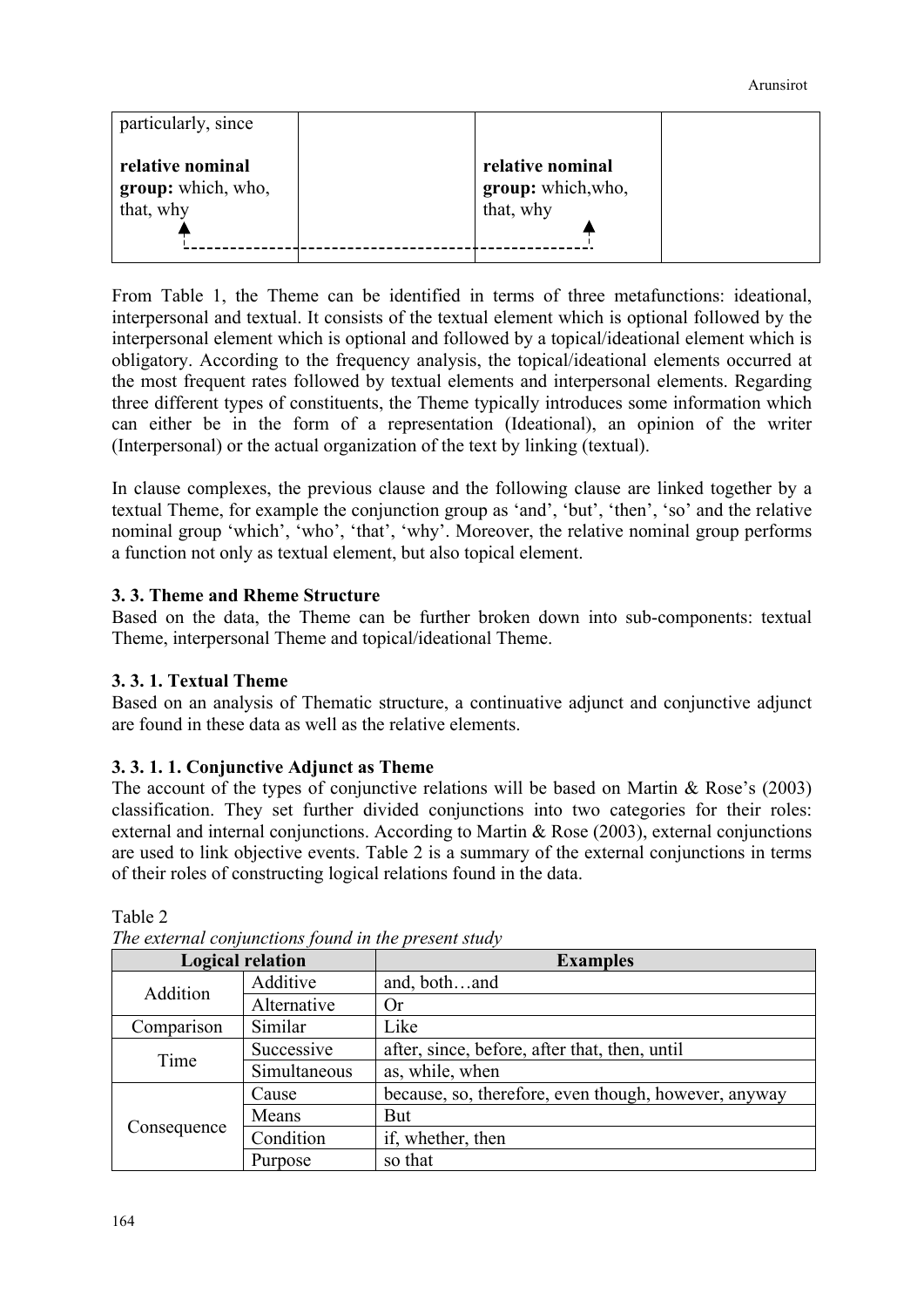Based on the data, 60.74% of all the conjunctions are external conjunctions. They are divided into four logical relations: addition, comparison, time and consequence. With respect to these kinds of external conjunctions, logical consequence relation is used most frequently (34.79%) followed by time  $(33.46\%)$ , addition  $(30.23)$  and comparison  $(1.52\%)$ .

Regarding the internal conjunctions, 39.26% of all conjunctions are internal conjunctions. They are also divided into four logical relations: addition, comparison, time and consequence. With respect to these kinds of internal conjunctions, logical time relation is used most frequently (80.59%) followed by addition (10%) and comparison (9.41%). In addition, there is no consequence found in the data. Table 3 is a summary of the internal conjunctions in terms of their roles of constructing logical relations found in the data.

Table 3

|  |  | The internal conjunctions found in the present study |
|--|--|------------------------------------------------------|
|  |  |                                                      |

| Logical relation |            | <b>Examples</b>                                             |
|------------------|------------|-------------------------------------------------------------|
| Addition         | Developing | furthermore, moreover, in addition                          |
| Comparison       | Rework     | such as, for instance, for example, in particularly         |
| Time             | Successive | first of all, first, second, third, finally, next, the last |

# **3. 3. 1. 2. Continuative**

According to Halliday & Matthissen (2004), continuatives are a small set of words which link or signal move in discourse. There are three kinds of logical relations: addition, comparison and time. Within addition, there is only sub-type of contiuative: neutral. Within comparison, there are three sub-types: neutral, less than and more than. Finally, within time, there are four sub-types: sooner, longer, persistent, repetitive. Table 4 is a summary of the continuatives in terms of their roles of constructing logical relations found in the data.

## Table 4

| The communities found in the present station |            |                        |  |  |  |
|----------------------------------------------|------------|------------------------|--|--|--|
| Logical relation                             |            | <b>Examples</b>        |  |  |  |
| Addition                                     | Neutral    | too, also              |  |  |  |
|                                              | Neutral    | so (does the daughter) |  |  |  |
| Comparison                                   | less than  | only, just             |  |  |  |
| Time                                         | Persistent | still                  |  |  |  |

*The continuatives found in the present study*

# **3. 3. 2. Interpersonal Theme**

According to Paltridge (2006), interpersonal Theme refers to an item that comes before the Rheme which indicates the relation between participants in the text, or the position or point of view that is being taken in the clause. Based on the data, an adjunct, and a finite are the subtypes found. There are no wh-elements and vocative subtypes. A set of lexical items such as mood adjunct ('I think/thought'), comment adjunct ('most importantly, most of all'), and finite ('does') are used to indicate the writer's comment on the ideational content of the clause.

# **3. 3. 3. Topical (Ideational) Theme**

Topical (ideational) Theme is the element which refers to a participant, a circumstance or the process of the clause. Regarding Halliday (1985), topical Themes are divided into two subtypes: simple and multiple Theme. Simple Themes always have a topical element while multiple Themes may have the interpersonal and textual Themes in addition to topical Theme. The present study reveals that the number of multiple Themes outweighs the number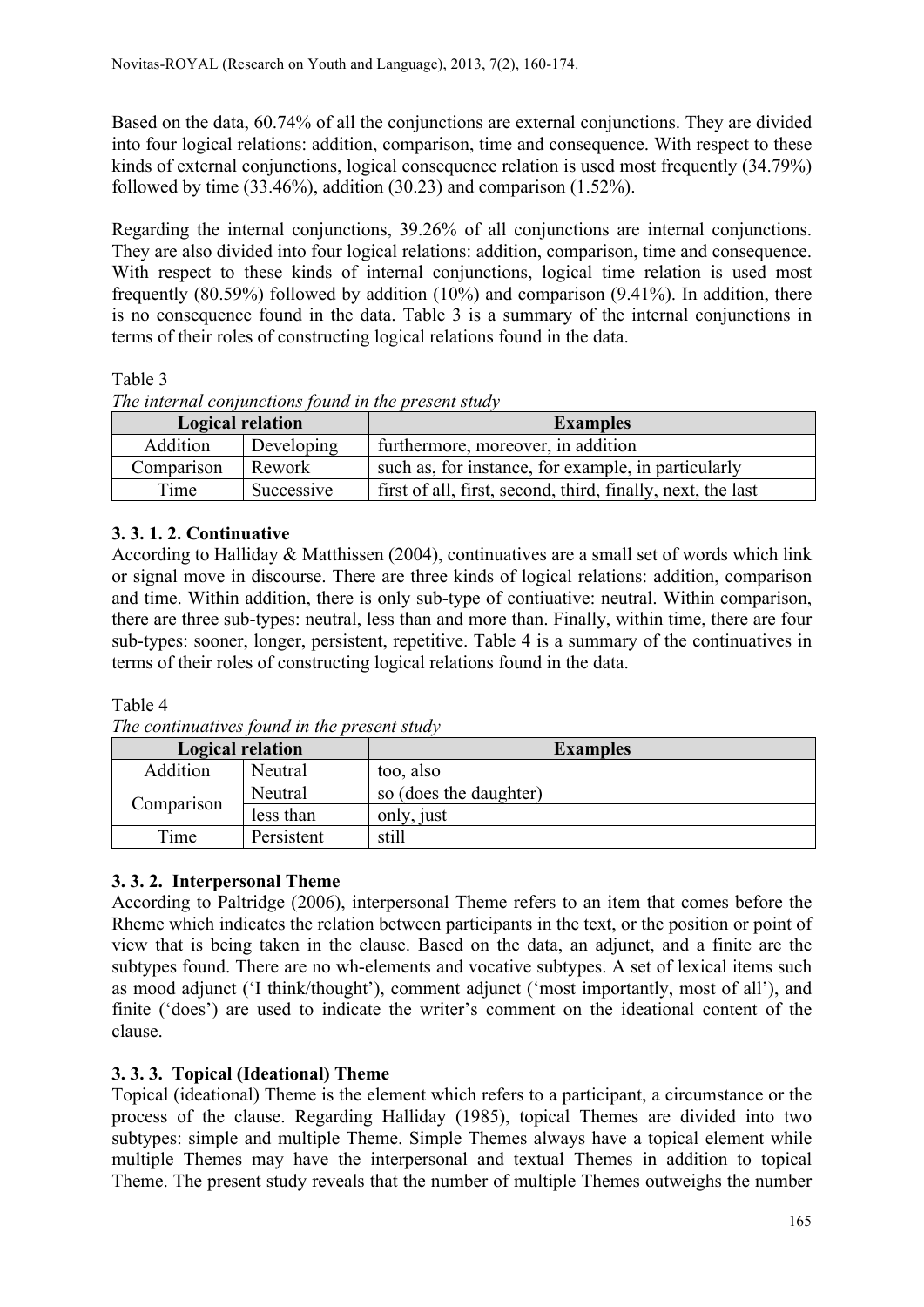of simple Themes. 58.98% of all Themes are multiple Theme while 41.02% are simple Themes. This indicates that multiple Themes are dominant in the texts. As a result, the use of multiple Themes is one of the characteristic features of writing exposition, helping the writers in their attempts to persuade the readers.

### **3. 3. 3. 1. Simple Theme**

Within the simple Theme, the topical Theme is divided into two subtypes: unmarked and marked Theme. Simple marked Theme refers to when a topical element is chosen for foregrounding while simple unmarked Theme refers to that which is most usual. Overall, the number of unmarked Themes by far outweighs the number of marked Themes. 96.61 percent are unmarked Themes whereas 3.39 percent are marked Themes. In the present study, unmarked topical Themes are the subjects of the clause which could be either non-ellipsed topical Themes, ellipsed topical Themes (zero morpheme), or relative nominal groups. Moreover, there are two types of marked topical Theme: marked topical Themes as Theme Matter and marked topical Theme as transitivity role. In this study, the marked topical Theme as Theme matter is realized by 'as to/for + nominal group' such as *for one thing, for women.*  It is presented explicitly as an explicit announcement of the Theme which plays a purely textual role.

In addition, the marked topical Themes as transitivity role are conflated with a participant or circumstance role in the clause. It is classified into three types: process Theme, participant Theme or non-subject complement Theme, and circumstance Theme. The circumstance Theme in terms of the location as Theme is the only subtype found in the present study. It can be either a place-direction, source or time. A place-direction is expressed through prepositional phrase serving as circumstantial adjunct *in the world*. Also, source is expressed through prepositional phrases serving as circumstantial adjuncts *in a novel, in this book, in this story, in the bible, by the story of some people in Thailand*. Moreover, the subtype of marked circumstance Theme used the most was time which is realized by either adverbial groups or prepositional phrases e.g. *yesterday, everyday, in the morning, mostly, in summer season*. The examples of simple Themes found in the present study are given in Table 5.

Table 5

|                  |                         | <b>Theme</b>                  |                        |                          |                                                             |
|------------------|-------------------------|-------------------------------|------------------------|--------------------------|-------------------------------------------------------------|
| No               | textual<br><b>Theme</b> | interpersonal<br><b>Theme</b> |                        | topical Theme            | <b>Rheme</b>                                                |
|                  |                         |                               | marked<br><b>Theme</b> | unmarked<br><b>Theme</b> |                                                             |
| $\left(1\right)$ |                         |                               |                        | She                      | is kind and friendly.                                       |
| (2)              |                         |                               |                        | There                    | are many advantages of a<br>health book.                    |
| (3)              |                         |                               | For women,             |                          | this magazine gives much<br>information about their beauty. |
| $\left(4\right)$ |                         |                               | In summer<br>season,   |                          | we should choose our clothes<br>to follow fashion trends.   |
| (5)              |                         |                               | Sometimes,             |                          | I just need a break for my life.                            |

*The examples of simple Themes found in the present study*

## **3. 3. 3. 2. Multiple Theme**

The multiple Theme refers to a clause structure which has more than one element of Theme. There are three types of multiple Theme found in this study: textual Theme and topical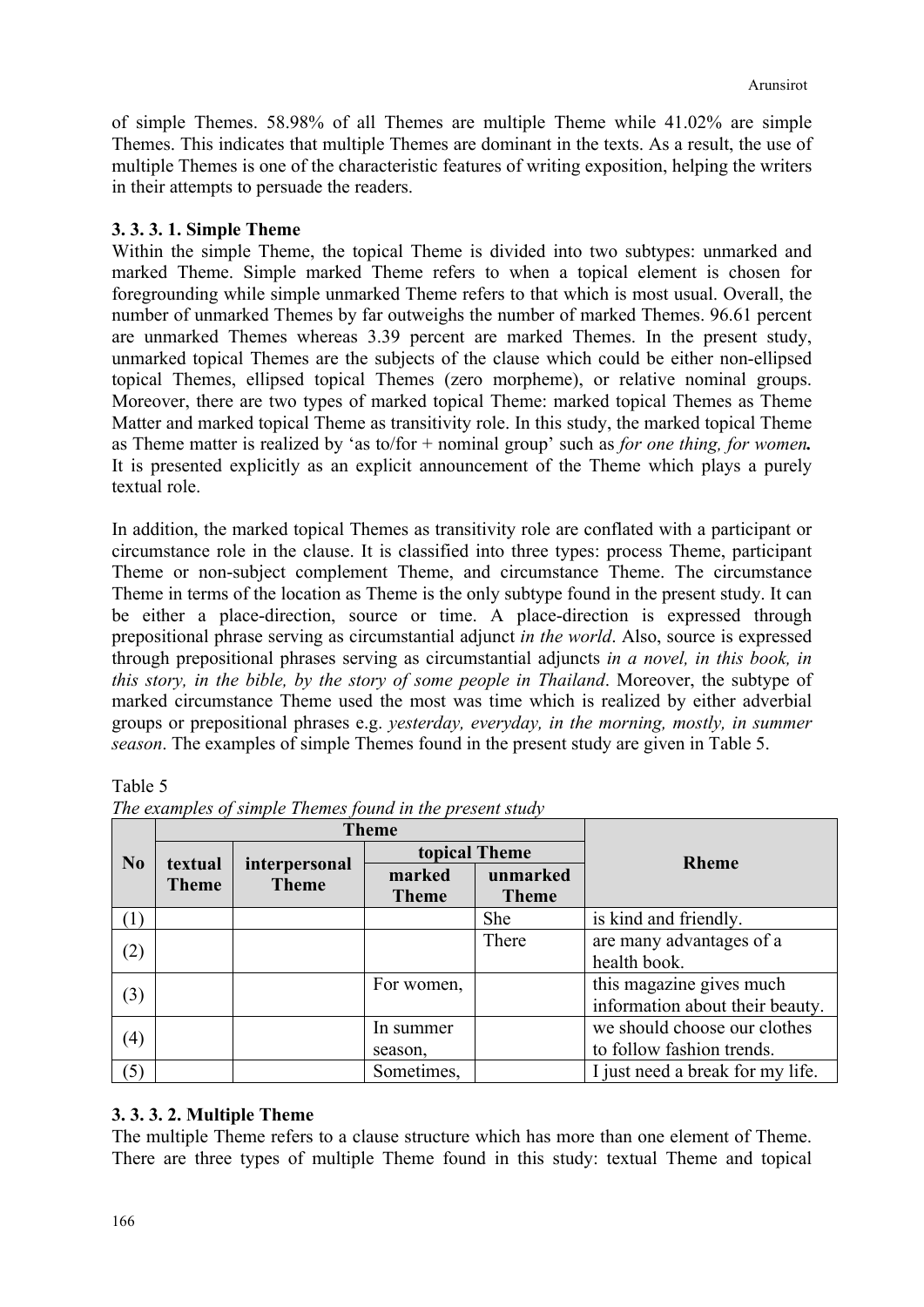Theme, interpersonal Theme and topical Theme, textual Theme, interpersonal Theme and topical Theme, as in Table 6.

**No Theme interpersonal interpersonal interpersonal interpersonal Theme Theme topical Theme marked Theme unmarked Theme**  $(6)$  In my opinion, there are several positive effects of opening a large factory.  $(7)$  As a result, it causes water pollution.  $(8)$  Next, I thought this news was important (9) Therefore, I think  $\vert$  it is not fair.  $(10)$  And so  $\big|$  Does  $\big|$  the daughter

|                | The examples of multiple Themes found in this study |
|----------------|-----------------------------------------------------|
| <b>Table 0</b> |                                                     |

To sum up, the structure of clauses comprises Theme selection and Theme range. Theme selection can be either an unmarked Theme or a marked Theme. Regarding Theme range, it can be either a single Theme which consists of a topical (ideational) Theme or a multiple Theme. As for multiple Theme, there are three types: textual Theme and topical Theme, interpersonal Theme and topical Theme, and textual Theme, interpersonal Theme and topical Theme. Figure 4 is the system network of Theme selection and Theme range found in this study.

## Figure 4

Table 6

*The system network of Theme selection and Theme range*

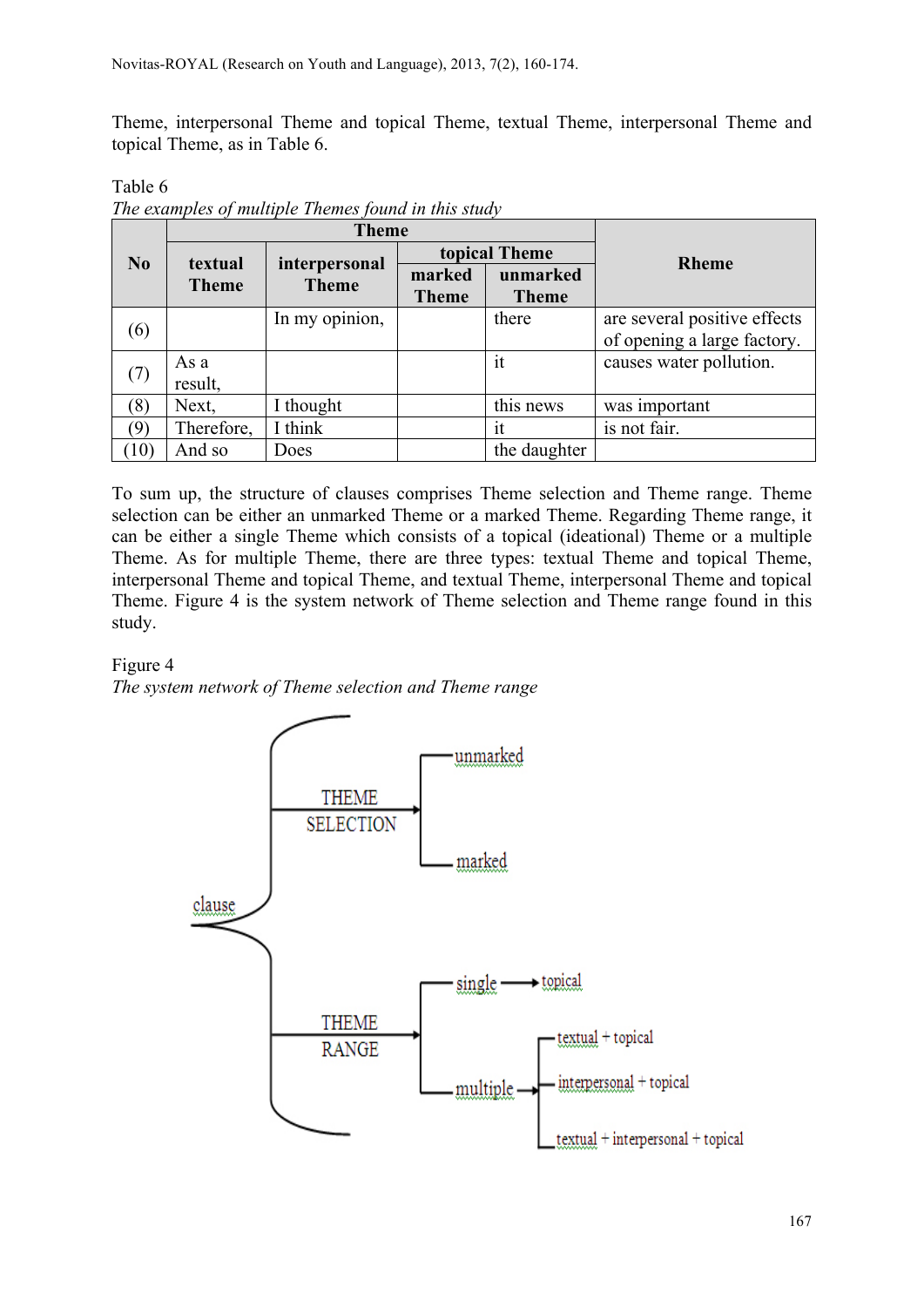### **3. 4. Thematic Progression**

As Eggins (1994) defines, the Thematic progression is the exchange of information between successive Theme and Rheme pairings in a text. There are several main types of Thematic progression, which depends on different text types. This study divides Thematic progression based on Paltridge's classification.

Based on the data, there are three Thematic progression patterns found in the present study. They are a Theme reiteration, or constant Theme pattern, a zig-zag Theme pattern, and a multiple Theme or split Rheme. The multiple Theme or split Rheme is used most frequently (51.35%) followed by the Theme reiteration, or constant Theme pattern (34.23%) and the zigzag Theme pattern (14.42%). Moreover, the result reveals that there are various kinds of Thematic progression patterns used in each text. Based on an analysis of the Thematic progression, most of the texts start by presenting their points of view followed by a series of arguments which extends from the parts of the Rheme in the preceding clause and then it becomes the Theme in subsequent clauses by using logical time relations to indicate that these are additional steps. This result shows that the multiple Theme or split Rheme pattern plays a significant role as the basic pattern of Themes in writing exposition texts. However, this study found that there are two other kinds of Thematic progression patterns, a Theme reiteration, or constant Theme pattern and a zig-zag Theme pattern, occur at a medium rate and a low rate respectively in the data. In order to make the exposition texts more accessible for their readers, different writing styles will be used in writing exposition texts. Hence, it is necessary to expand two kinds of Thematic progression patterns in providing arguments in greater depth to support the writers' points of view in the body paragraph. Based on Danes (1974, cited in Nwogu & Blor, 1991), a Theme reiteration, or constant Theme pattern is the basic pattern of Themes in general. Thus, this pattern occurs more often than a zig-zag Theme pattern in the texts. Figure 2 is the examples of Thematic progressions found in the data.







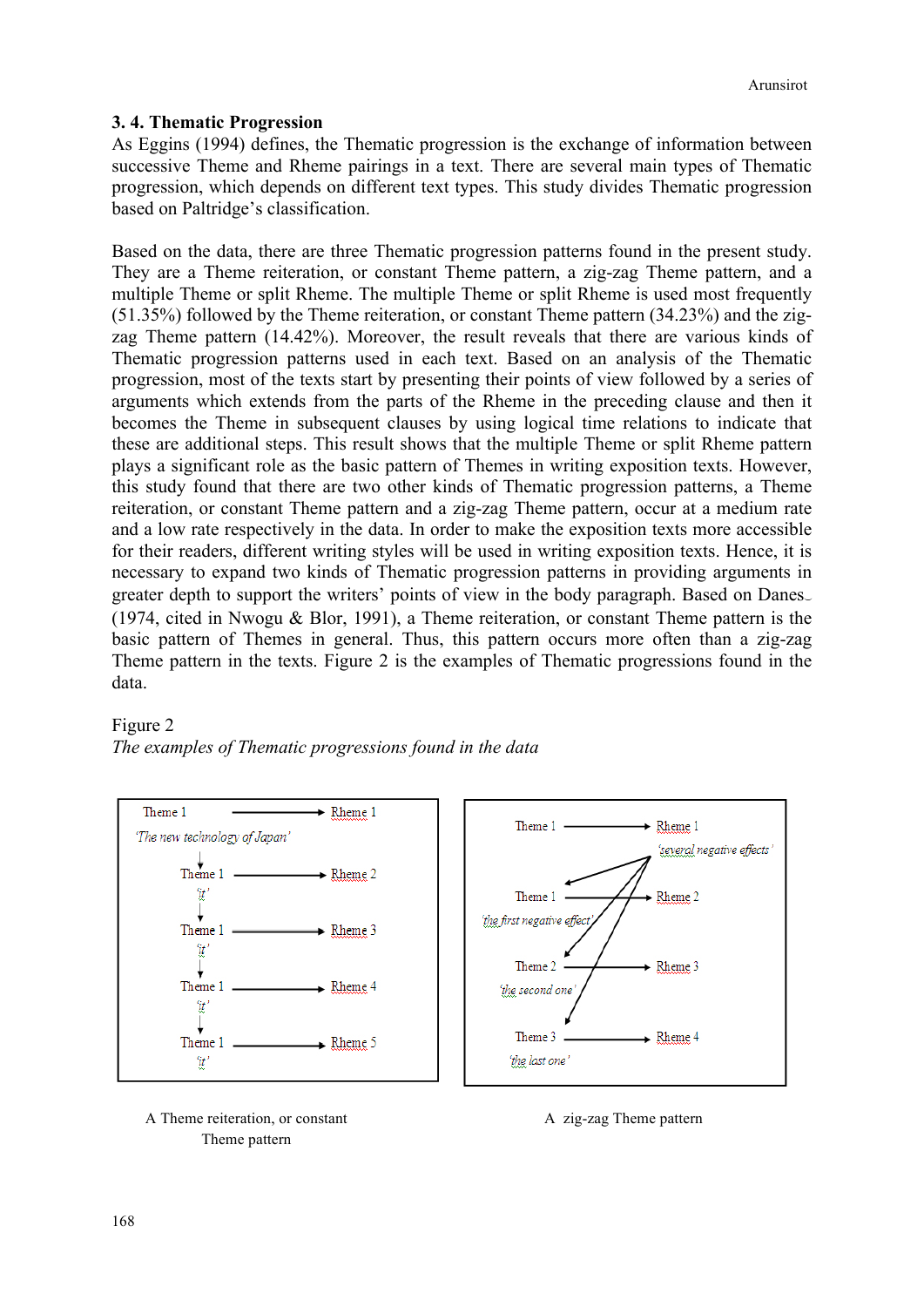

A multiple Theme or split Rheme

## **3. 4. 1. The problems of the Theme**

As Halliday mentioned, Thematic structure plays an important role in organizing the message and enhances connectivity between ideas in the text. It is used as a tool to analyse cohesion and coherence and to explain how the texts are constructed and to diagnose language weaknesses in the student's writing. In students' writing, lack of text coherence is identified as a major problem which contributes substantially to lower scores in students' examinations. As inexperienced writers, the students encounter failure to control the flow of information from Theme to Rheme causing difficulties for the readers to follow the progression of ideas or arguments in the texts. According to Bloor  $\&$  Bloor (1992), there are three common problems resulting from the misuse of Theme and Rheme: the problem of the brand new Theme, the problem of the double Rheme, and the problem of the empty Rheme.

This study reveals that there are five problems found in the data in terms of the Thematic selections and the Thematic progression patterns. They will be discussed in the following section.

#### **3. 4. 2. The problem of the empty Theme**

The problem of the empty Theme occurs frequently in students' writing. Due to mother tongue interference, the text in English is created in the same manner as the text in Thai is. In Thai sentence structure, the subject can be omitted. When Thai students write in English, they tend to transfer this Thai rule into their English sentence structure causing the problem of the empty Theme in their English texts. To solve this problem, the teachers should be aware of the fossilized learning of their students. According to Selinker (1972), the term 'fossilization' is the phenomenon which results in the learners' failure to reach the level of first language competence.

In Thailand, English teachers pay much attention to provide a large amount of information about the similarities and differences of sentence structure between the Thai language and English ensuring that students know where certain words have their proper slots in the sentence structure. But the students continue making the same mistakes in their written and spoken English all the time.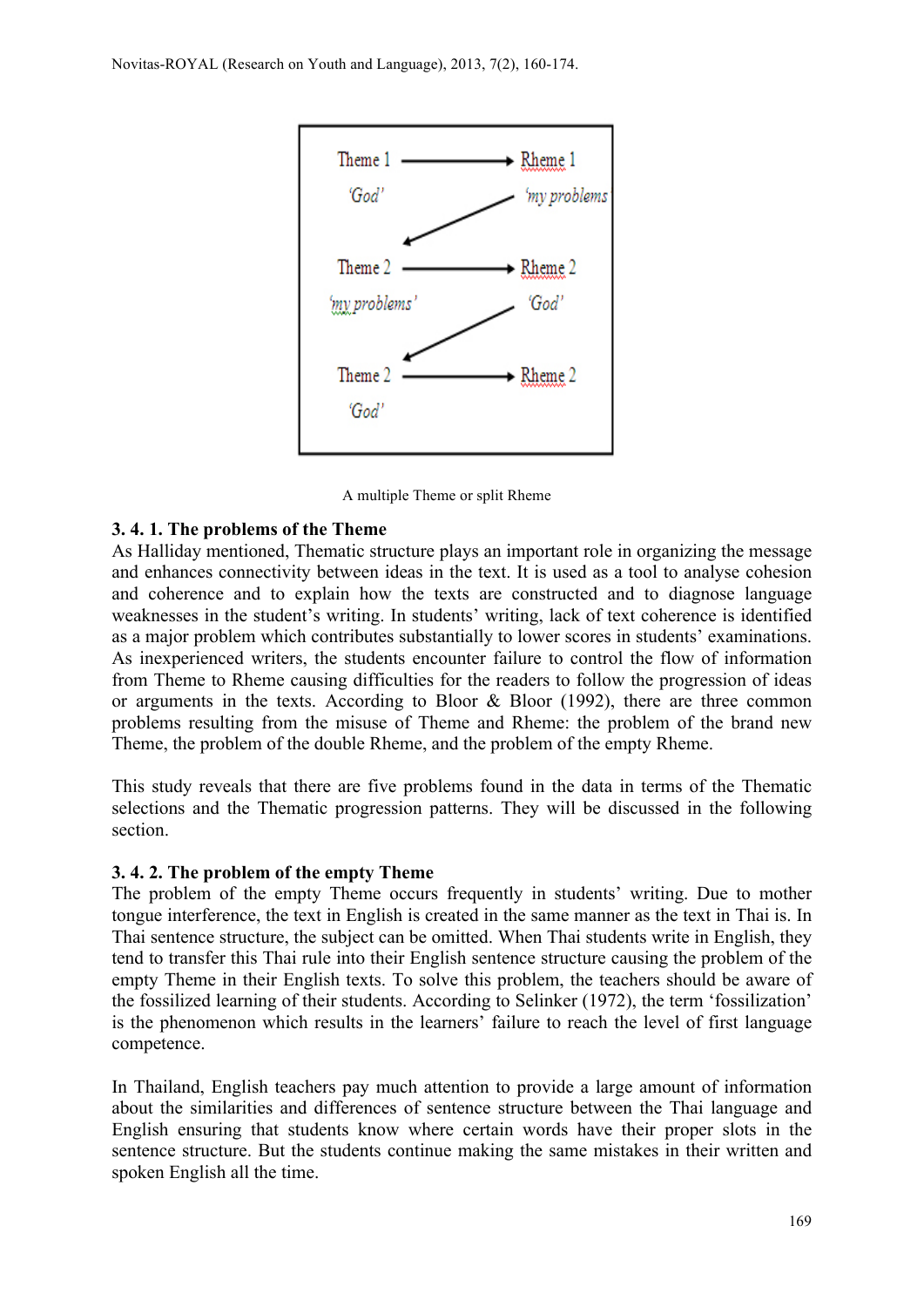Even though Selinker & Lamendella (1978) redefined that fossilization is a permanent cessation of interlanguage learning, the researcher as an English teacher believes that it can be controlled. Firstly, the causal factor of fossilization needs to be clarified. According this kind of Theme, fossilization occurs in the syntactic level due to the difference between English and Thai syntactic rules. In the situation that Thai students have difficulty in differentiating between these rules, they have to turn to their mother tongue for help from time to time. Thus, fossilization occurs. In order to overcome fossilization, the adoption of proper learning strategies needs to be provided. The teachers should raise students' metaawareness of English sentence structure in both forms and usages. The teachers need to treat language as a system by making effective cross-lingual comparisons, analyzing the target language, and using a great deal of exercises to focus on the subject being omitted with their students. By providing a direct learning strategy, the form would be repeated over and over again in different ways. The students will become familiar with this form and be able to distinguish how it is used within a sentence. The examples of this kind of problem are given in Table 6.

|                | <b>Theme</b>            |                               |               |              |                          |
|----------------|-------------------------|-------------------------------|---------------|--------------|--------------------------|
| N <sub>0</sub> |                         |                               | topical Theme |              | <b>Rheme</b>             |
|                | textual<br><b>Theme</b> | interpersonal<br><b>Theme</b> | marked        | unmarked     |                          |
|                |                         |                               | <b>Theme</b>  | <b>Theme</b> |                          |
|                |                         |                               |               |              | feel good and relax      |
| (11)           | when                    |                               |               | (empty       | read the healthy poem    |
|                |                         |                               |               | Theme)       | every time.              |
|                | Second,                 |                               |               | (empty       | is her language style in |
| (12)           |                         |                               |               | Theme)       | writing                  |

### Table 6

| The examples of the empty Theme |  |  |      |
|---------------------------------|--|--|------|
|                                 |  |  | Tham |

## **3. 3. 3. The problem of the brand new Theme**

As Bloor & Bloor (1995) mentioned, the problem of a brand new Theme occurs in the work of inexperienced writers who put new information in the Theme position. In this case, the new Theme is introduced in the text causing a lack of organizational skill in the writing. For example, the writer talks about why the bible is the best book for reading in Text 9. The Themes of all the arguments in the body paragraph refers to the bible by using the pronoun 'it' except the second argument. In the second argument, the sentence '*amazing Jesus performed miracles*' was introduced in the text. Here, the Theme '*amazing Jesus*' is in the Theme position, however this is the first mention of this information. It indicates that the writer lacks the ability to develop adequately any of the ideas introduced.

## **3. 3. 4. The problem of overuse of constant progression**

Regarding the Thematic progression, the present study found the problem of overuse of constant progression in which the same Theme is picked up over several clauses. In this case, the writers tended to provide greater depth in their explanation towards the ideas introduced in the text without further development of Rhemes. Text 42 below is an example of this kind of problem by using the personal pronoun '*she*' in the Theme selection. The topic is not developed at all through the Rhemes, as a lack of progress in text. The examples of the problem of overuse of constant progression are given in Table 7.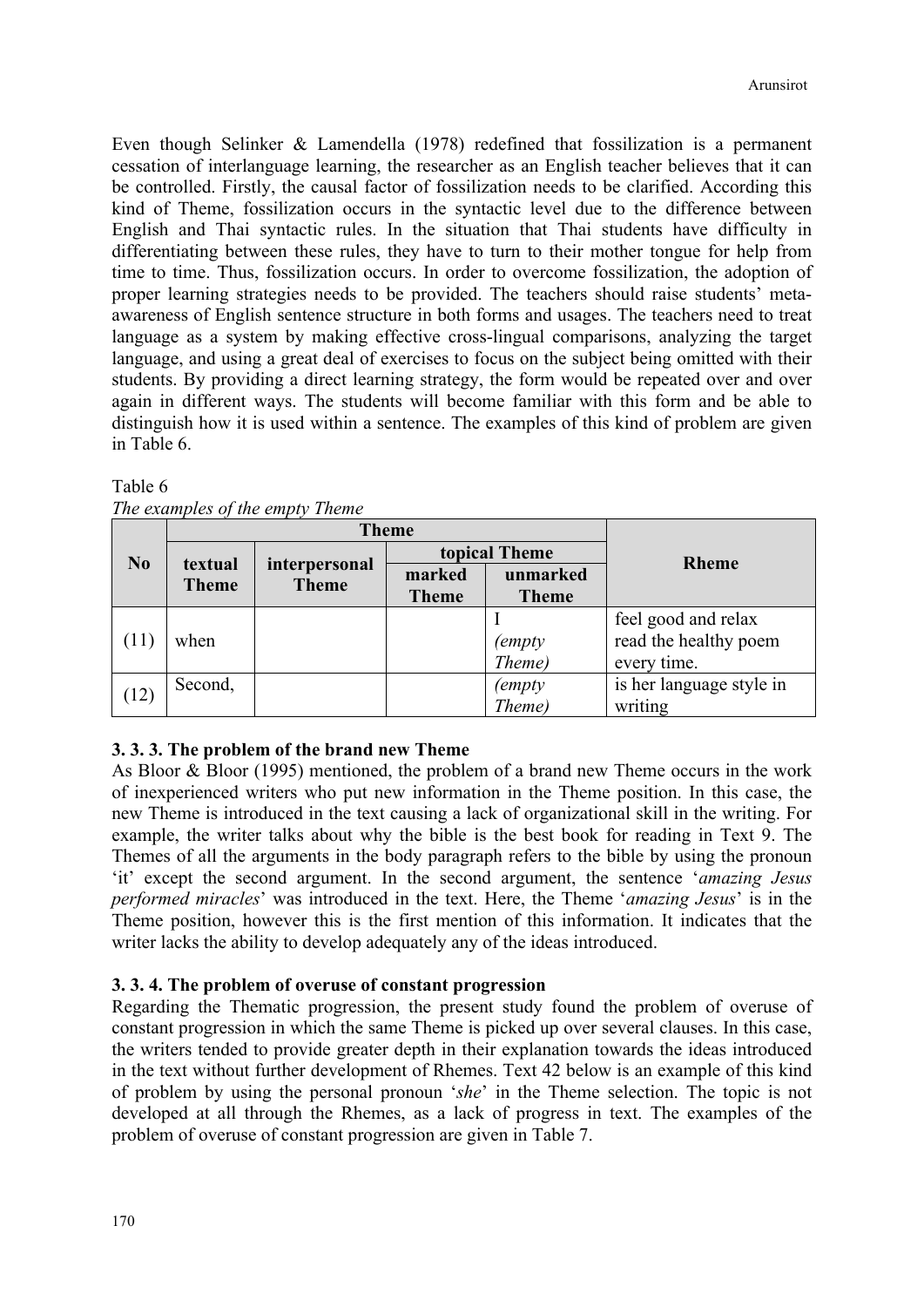|      |              | <b>Theme</b>                  |               |              |                            |
|------|--------------|-------------------------------|---------------|--------------|----------------------------|
| No   | textual      |                               | topical Theme |              | <b>Rheme</b>               |
|      | <b>Theme</b> | interpersonal<br><b>Theme</b> | marked        | unmarked     |                            |
|      |              |                               | <b>Theme</b>  | <b>Theme</b> |                            |
| (13) | First of all |                               |               | the Reader's | was written by Nudee       |
|      |              |                               |               | Digest       | Vanessa Race.              |
| (14) |              |                               |               | She          | is an expert at mind and   |
|      |              |                               |               |              | brain.                     |
|      |              |                               |               | she          | graduated neuroscience     |
| (15) |              |                               |               |              | from Harvard University.   |
|      |              |                               |               | She          | is smart, cheerful and     |
| (16) |              |                               |               |              | intelligent.               |
|      | And          |                               |               | She          | is considered as a genius. |

Table 7 *The examples of the problem of overuse of constant progression*

## **3. 4. 5. The problem of the empty Rheme**

According to Bloor & Bloor (1992), the empty Rheme refers to the clause which fails to present new information in the Rheme position. For example, 'it causes a global warming'. Here, Rheme is 'causes a global warming'. This Rheme is empty of any content. There are two strategies used to overcome this problem. The first one is to add new information in Rheme position making it complete. This clause can be changed to '*it causes global warming regarding human-caused pollution from factories'*. The other strategy is to build up the Theme to provide additional information. Adapting the above method, the sentence can be changed to '*Generating more Carbon Dioxide produced by factories contributes to global warming'.*

## **3. 4. 6. The problem of confusing selection of textual Theme**

From having little experience in writing, some students have difficulties in finding the appropriate conjunctive to make text connectedness. For example, '*It also give me good advise and the best way to be happy in our life. The story is full of beautiful and interesting words. However, it can teach us about how to live and survive with the truth.*' These three sentences open in the same way. As for the connecting words for adding on to a viewpoint, the connectives such as furthermore, moreover, in addition were selected to lead the readers easily from one point to the next.

## **4. Conclusion and Discussion**

The writing skill seems to be a difficult academic skill for Thai EFL learners (Pawapatcharaudom, 2007). Most students find difficulties in writing a text. Therefore, the researcher is interested in analyzing textual metafunction in order to figure out how students organize their message through their texts. In this particular research, there were three objectives that this study aims to fulfill. Firstly, this study aims to investigate the Thematic selections used by Thai EFL learners in their writing. Secondly, it examines the Thematic progression patterns of Thai EFL learners in their writing. Thirdly, it investigates the problems in terms of the flow of Theme-Rheme in the texts written by Thai EFL learners.

The data analysis indicated that three different types of Thematic organization patterns were used in the texts. Regarding frequency analysis, the textual elements were used more than interpersonal elements. Concerning a large number of continuatives, conjunctives and relative elements, the high proportion of the use of textual Theme is not surprising. Since this Theme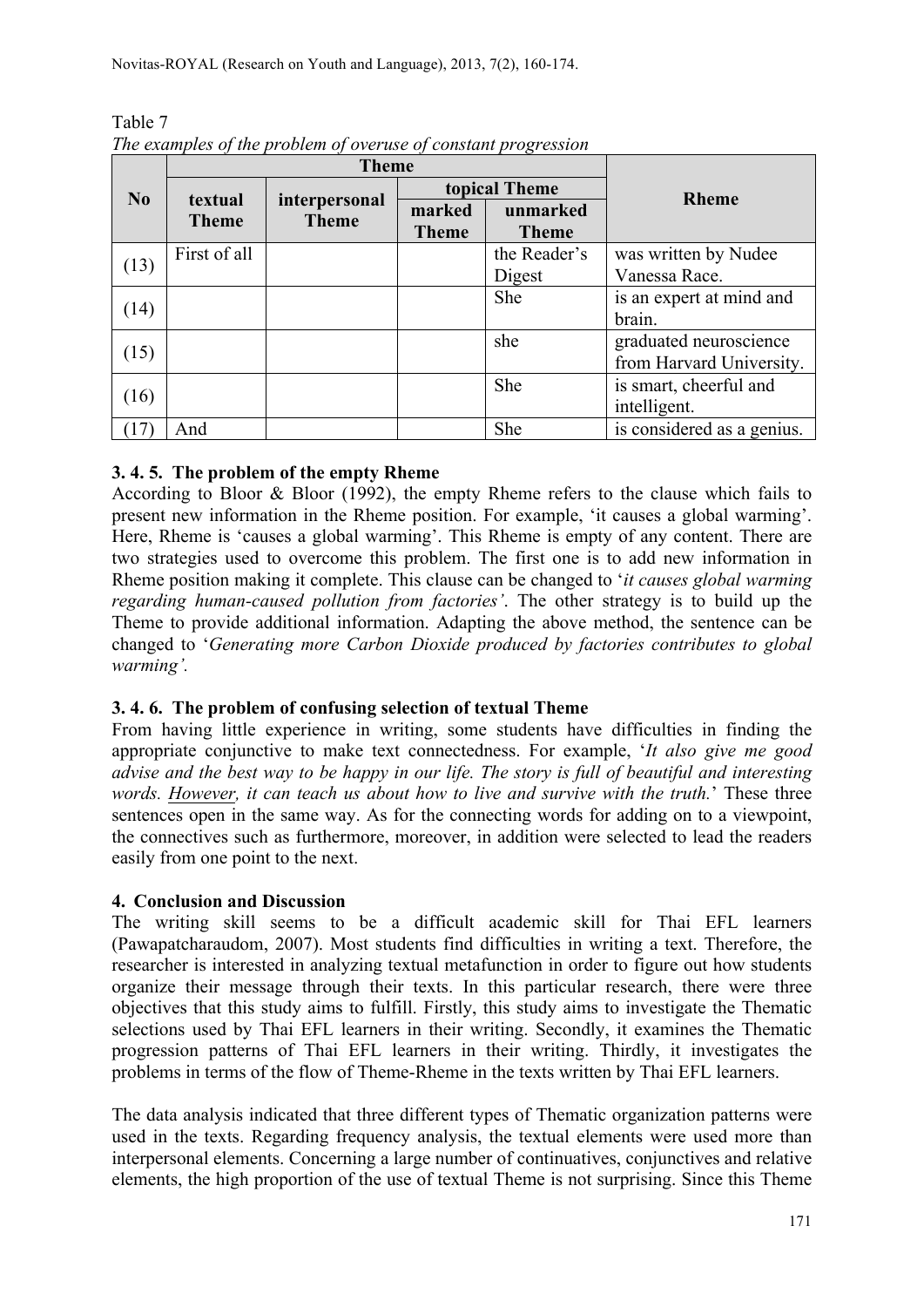not only acts as a connection which links the relationship of the clause within the text but also provides more explicit guidance to the reader on how to obtain a coherent interpretation of the text, this may result in finding it more frequently than the interpersonal element. This finding appears to support the study of Martin  $\&$  Rose (2003). He explains that conjunctions are important to connect steps in arguments. Also they are mostly used in the exposition genre because they link logical steps of arguments in the whole text.

In the case of the simple and multiple Themes, the multiple Themes outweigh the simple Themes. This finding is inconsistent with Coffin & Hewings's (2005) study. This could be due to the fact that, an exposition needs to make a point and to persuade the readers to agree with it. The writers must engage the readers and their emotions to enhance the readers' solidarity with their points of view. One interesting way to grab readers' attentions is to ensure continuity in the texts by using internal conjunctions and external conjunctions. Within this study, internal conjunctions are used to join ideas within the same sentence while external conjunctions are used to link ideas between different sentences. Therefore, the writers used multiple Theme by adding textual Theme and interpersonal Theme to topical Theme to create connectedness in the text. As a result, it provides the writers with an effective way to convey information circulated in the written text.

Analyzing the data in light of marked and unmarked Themes, the result reveals that the number of unmarked Themes by far outweighs the number of marked Themes. This is in line with Halliday (1994). He partially explained that the unmarked Theme is used in text if there is no prior context leading up to it, and no positive reasons for choosing anything else. As novice writers, students have difficulty in composing their texts. The simplest way of constructing English sentences is to put either nominal group or pronoun in subject position to make sure that the sentence is grammatically correct.

Regarding Thematic progression pattern, three patterns proposed by Paltridge (2000) were found in the texts. The multiple Theme or split Rheme pattern was used at the most frequently. This indicates that the multiple Theme or split Rheme patterns are dominant in the texts. Consequently, the use of the multiple Theme or split Rheme patterns is one of the characteristic features of writing exposition that tries to convince the readers to align with the writers' points of view. This parallels the study of Danes  $(1974, \text{ cited in Nwogu & Blor,})$ 1991). Split Rheme is the basic pattern of Themes in exposition.

Additionally, the analysis showed that the texts which lack Thematic progression encounter many kinds of problems. The problems were the problem of empty Theme, the problem of the brand new Theme, the problem of overuse of constant progression, the problem of empty Rheme, and the problem of confusing selection of textual Theme. This finding appears to support the study of Wang (2007). He concluded that students' weaknesses in their arguments are due to problems with either Thematic progression or Thematic selection, or both.

There are limitations to this study. The raw material for this analysis was small as there were only 114 texts. It was limited in size and scope. Besides, grammatical errors contributed to the problems of understanding the whole texts thoroughly due to the students' lack of knowledge of English.

In terms of the implications of the study, perhaps the real strength lies in the way these findings indicate two further areas for exploration. The first area for further exploration is the teaching English as a foreign language. As the current study attempts to reveal, Theme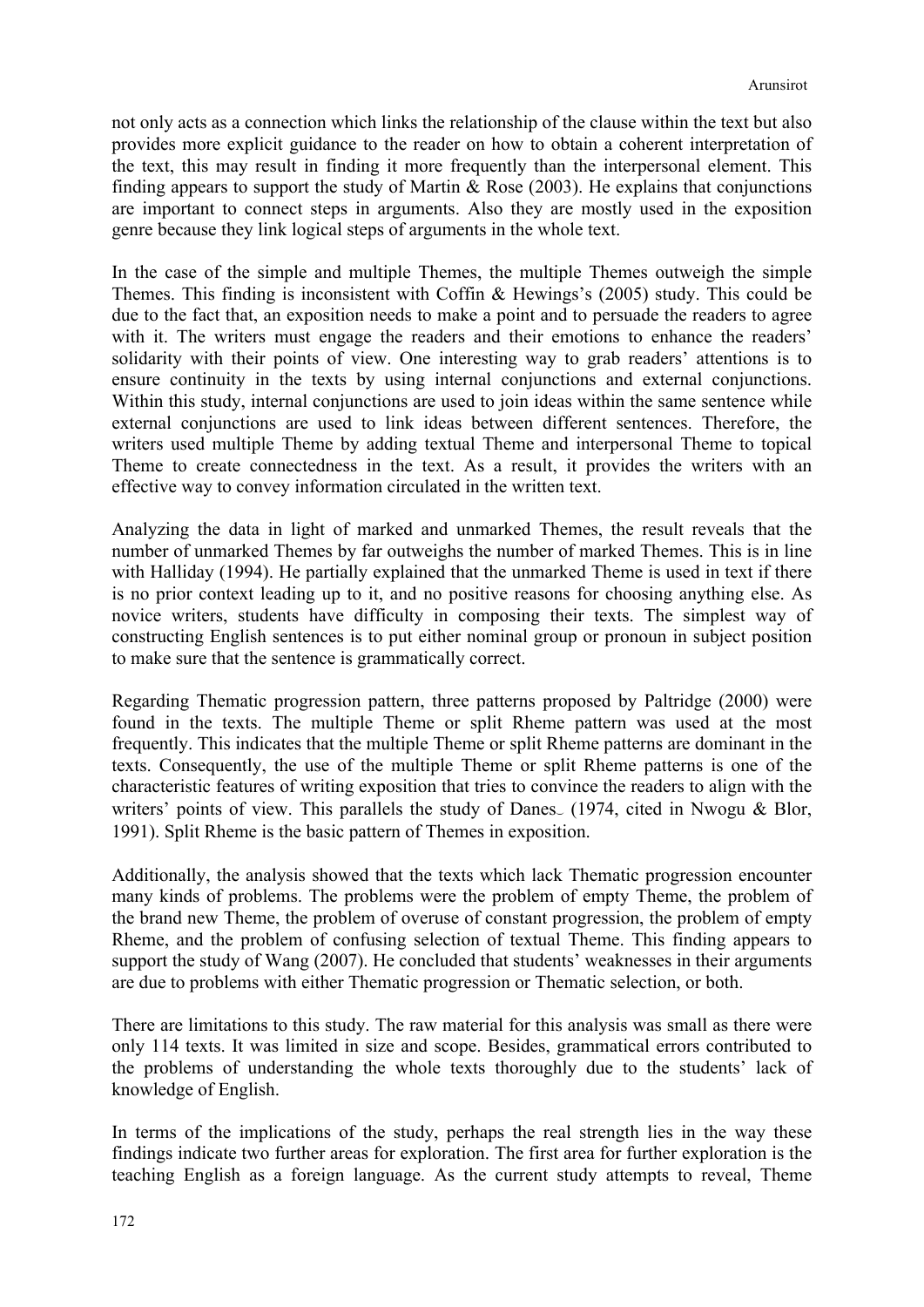selections and Theme progression patterns have the potential to develop the flow of information in the texts and improve writing skills more efficiently. Regarding the previous studies, the notions of Theme and Rheme is a powerful tool to use improving writing skills. Besides, Wang (2007) noted that the insights gained from Theme and Rheme pattern are valuable in not only creating a cohesive text but also in teaching writing in teaching literacy. He further mentioned that this notion of Theme can show students how to read effectively by paying attention to the first paragraph, the topic sentence of each paragraph, and Theme of a clause. As a result, the Theme of a clause orients the readers to the message within the clauses. Likewise, the problems of Theme and Rheme patterning gained from the present study can be effectively applied in classrooms to help the students while writing. Being aware of the notions of Theme and Rheme, the students will pay much attention to focusing on cohesive tools and Thematic structure due to problems with either Thematic selection or Thematic progression, or both creating their texts in effective ways.

The second area of further exploration focusing on the use of Theme and Rheme resources would also be valuable. Such a study would explore how the students organize their message in written texts. It allows us to identify discourse level errors in order to make conscious Theme and Rheme choices that improve the coherence and cohesion of the texts. As Halliday & Hasan (1976) mentioned, one way of achieving cohesion in text is through Thematic organization, which involve the relationship between clauses based on the information contained in their Themes and Rhemes. Thus, such a study would contribute to the overall body of knowledge in the area of SFG, including the resources of Theme and Rheme.

**Acknowledgements:** I would like to express my gratitude to the Faculty of Humanities, Chiang Mai Rajabhat University for granting me a scholarship.

#### **References**

- Abdulsata, P. (1999). *An Error Analysis of Srinakharinwirot University Second-Year English Major Students Compositions*. M.A. Thesis: Srinakharinwirot University.
- Bloor T. & Bloor M. (1995). *The functional analysis of English: a Hallidayan approach*. London: Arnold.
- Boon-Long, V. (1998). *Error Analysis in Writing of the English Major Students of Chiang Mai University for English 221 and English 222*. A research report: Department of English, Chiang Mai University.
- Coffin, C. & Hewings, A. (2005). Engaging electronically: using CMC to develop students' argumentation skills in Higher Education. *Language and Education*, 19(1), 32-49.
- Eggins, S. (1994). *An introduction to systemic functional linguistics*. New York: Pinter Publishers.
- Halliday, M. A. K. (1985). *Introduction to Functional Grammar*. London: Edward Arnold. \_\_\_\_\_\_\_\_\_. (1994). *An introduction to functional grammar*. Hodder, London.
- Halliday, M. A. K. & Matthiessen, C. (2004). *An Introduction to functional grammar*. Third edition. London: Edward Arnold.
- Halliday, M. A. K. & Hasan, R. (1976). *Cohesion in English*. London: Longman.
- Lukanavanich*,* S. (1988). *An Analysis of Written Errors of First-Year English Students at Bangkok University.* M.Ed. Thesis: Silpakorn University.
- Lush, B. (2002). Writing Errors: A Study of Thai Students' Writing Errors. *Thai TESOL Bulletin*. 15(1), 75-82.
- Martin, J. R. (1984). Language, register and genre. In F. Christie (Ed.), *Children Writing,* (pp. 21-29). Geelong: Deakin University Press.